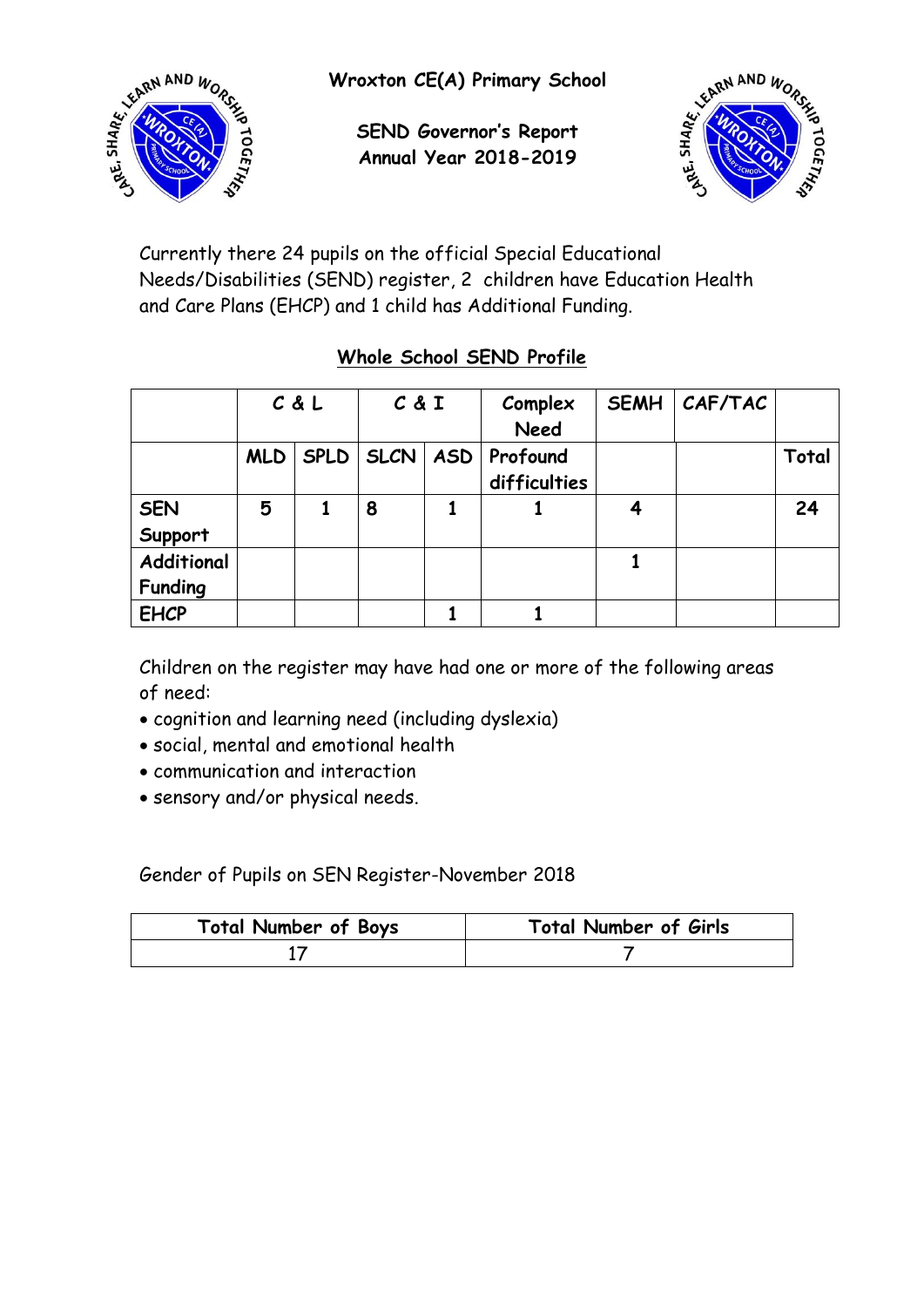# **Profile of Pupils with SEN/Pupil Premium at July 2019**

|                 | C & I        | C&L | <b>SEMH</b> | Complex | PP |
|-----------------|--------------|-----|-------------|---------|----|
| F1              |              |     |             |         |    |
| Y1              | $\mathsf{2}$ |     |             |         | 2  |
| Y <sub>2</sub>  | 3            |     |             |         |    |
| Y3              |              | 2   |             |         |    |
| $\overline{Y}4$ | 2            | 2   |             |         | 2  |
| Y5              |              |     |             |         |    |
| У6              |              |     |             |         |    |

Communication and Interaction - C&I C & L-Cognition and Learning SEMH-Social, Emotional and Health SPND-Sensory, Physical Needs and Difficulties EAL-English Additional Language PP-Pupil Premium

# **Policy Update**

The 2018-2019 policy for SEND was updated by Mili Wright the SENCo.

#### **Tracking Pupil Progress and Attainment**

Progress for each individual pupil and groups of pupils, including those on the SEND register, is regularly monitored by class teachers and Senior Leadership Team to ensure that no child is at risk of under achievement and appropriate interventions are in place. Target Tracker is utilised across the school to facilitate this.

The attainment of children with SEND are often, but not always, below what is called 'age related expectation', however measures of progress for SEND are taken from the child's entry point. Attainment alone is not a good indicator of the progress a child has made. For pupils with SEND additional information forms part of their progress review and includes measures of progress such as; reading and spelling ages, 'Readiness to Learn' scores to help build a picture of their achievement and attainment.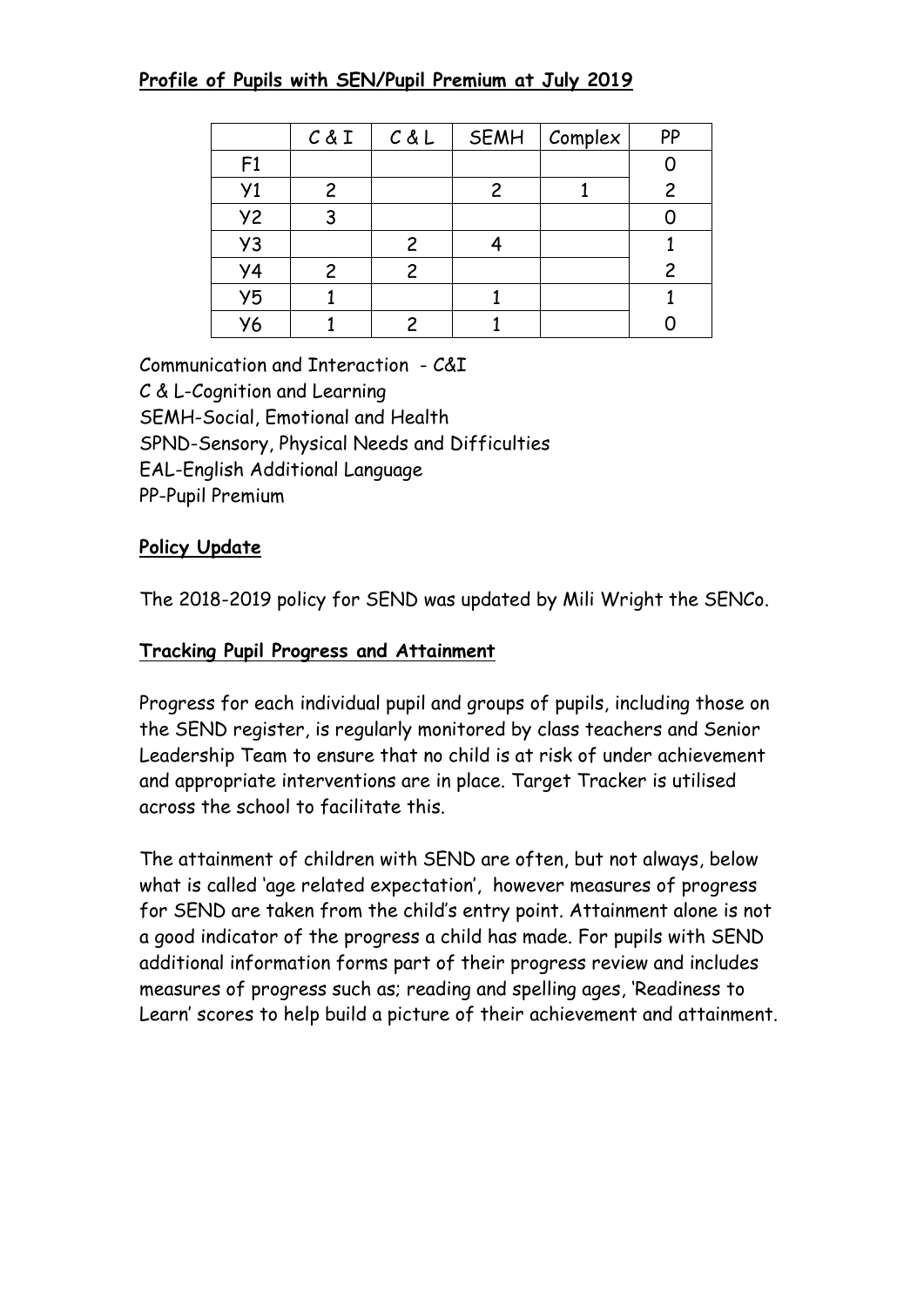# **2018-2019 Attainment Summary**

| Y6 % at ARE   | Reading   | Writing  | <b>SPAG</b> | Maths    |
|---------------|-----------|----------|-------------|----------|
| Scaled Score  |           |          |             |          |
| <b>SEN(3)</b> | 100%      | 100%     | 100%        | 100%     |
| E HCP (0)     | Expected  | Expected | Expected    | Expected |
|               | 66.9% GD  | 33.3% GD | 33.3% GD    | 33.3% GD |
| Non-SEN (14)  | 100%      | 92.85%   | 100%        | 100%     |
|               | Expected  | Expected | Expected    | Expected |
|               | 42.85% GD | 35.7% GD | 35.7% GD    | 35.7% GD |
| Disadvantaged | 100%      | 100%     | 100%        | 100%     |
| (1)           | Expected  | Expected | Expected    | Expected |
|               | 0% GD     | 100% GD  | 0% GD       | 100% GD  |

2018-2019 Progress Score Comparison- \*There was a change in methodology for calculating scores which means that 2018/2019 are not directly comparative.

| KS <sub>2</sub>      | Reading | Writing | Maths |
|----------------------|---------|---------|-------|
| All Pupils           | 2.3     | 0.7     | 3.3   |
| SEN(3)               | 7.59    | 4.02    | 4.06  |
| Disadvantaged<br>(5) | 7.8     | $-0.14$ | 4.55  |

## **Phonics Screening Check**

**All** Year 1: 79% / National TBC Year 2: 100% /National TBC **Disadvantaged:** Year 1 – 100% Year 2 – 100% **SEN Support (4)** Year 1 : 75% Year 2: 66.7%

## **Key Stage 1 Attainment (12 in cohort)**

| KS1 % at ARE  | Reading        | Writing        | Maths          |
|---------------|----------------|----------------|----------------|
| SEN (3)       | 0% Expected    | 0% Expected    | 33% Expected   |
| Non SEN (8)   | 87.5% Expected | 87.5% Expected | 87.5% Expected |
|               | 37.5% GD       | 37.5% GD       | 50% GD         |
| Disadvantaged | $0\%$          | $0\%$          | $0\%$          |
| (1)           |                |                |                |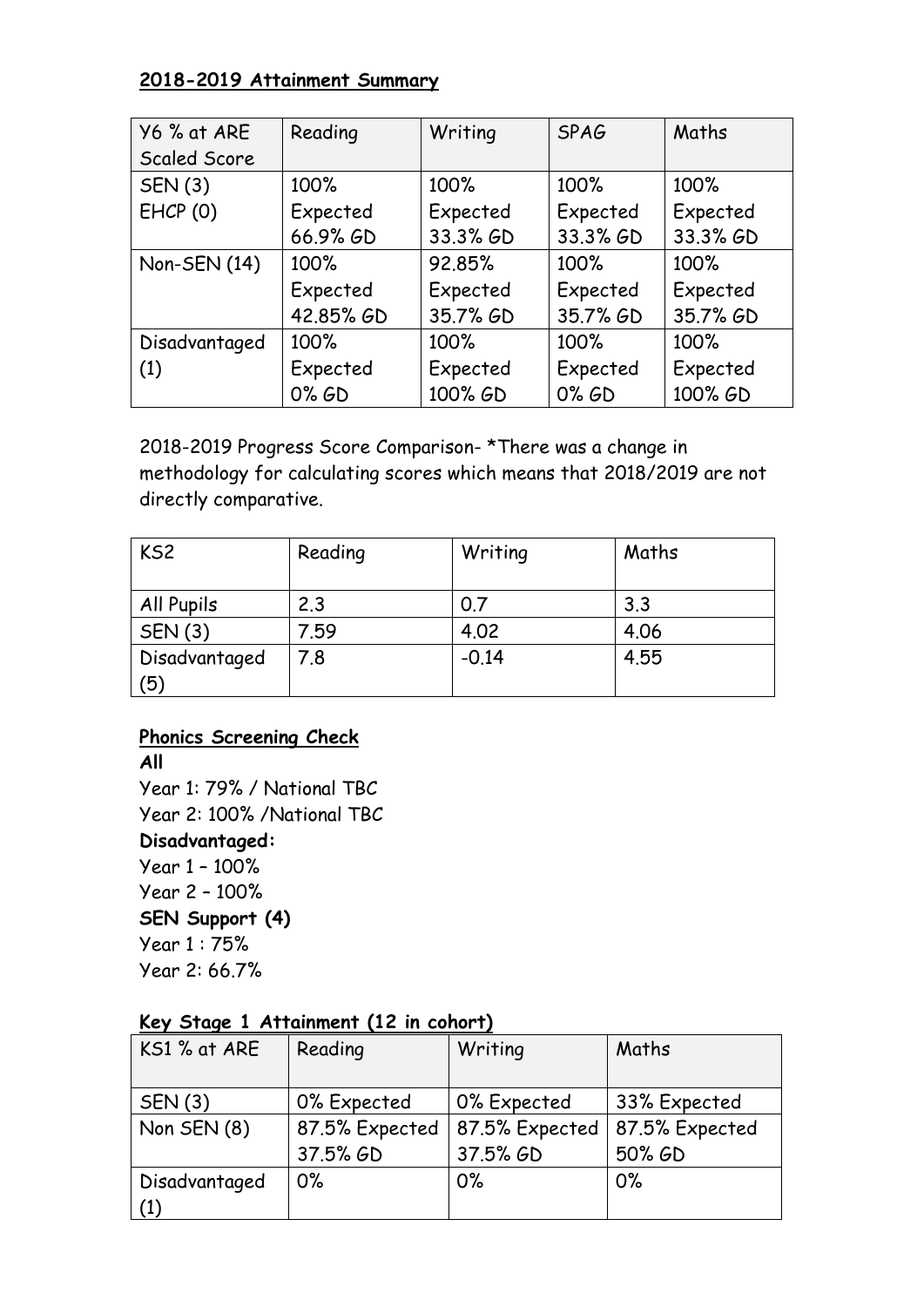# **End of Reception Year Outcomes**

| <b>All Pupils</b><br>(10) | % at Good Level<br>of Development | 8 Soys at Good<br>Level of | % Girls at Good<br>Level of |
|---------------------------|-----------------------------------|----------------------------|-----------------------------|
|                           |                                   | Development                | Development                 |
|                           | 70%                               | 71.4%                      | 76.7%                       |

## **Monitoring throughout the year**

## **Monitoring with External Agencies**:

The school has worked closely with the following agencies to meet pupil need and monitor provision; Educational Psychology Talk Therapy Play Therapy Special Educational Needs Support Service PCAMHs/CAMHs Paediatrics Occupational Therapy Speech and Language Therapy

## **Monitoring Provision and Profile**:

Pupil Profiles and Outcome Plans are monitored termly by teachers and parents together with pupil input wherever possible. Cases that are more complex have SENCo and external service involvement/progress measures included.

- Data is gathered about a pupil and may include; QCA Scores, Reading and Spelling Ages, Literacy and Assessments and other screening checks.
- Each class has a provision map which details additional and different provision. Where withdrawal interventions occur, adults running those interventions capture progress and attendance data on intervention sheets.
- Each term the HT and SENCo complete cohort and pupil reviews of progress. This is where progress and provision is reviewed and further action planned if needed.
- The Whole School Profile for SEND is monitored annually; see above.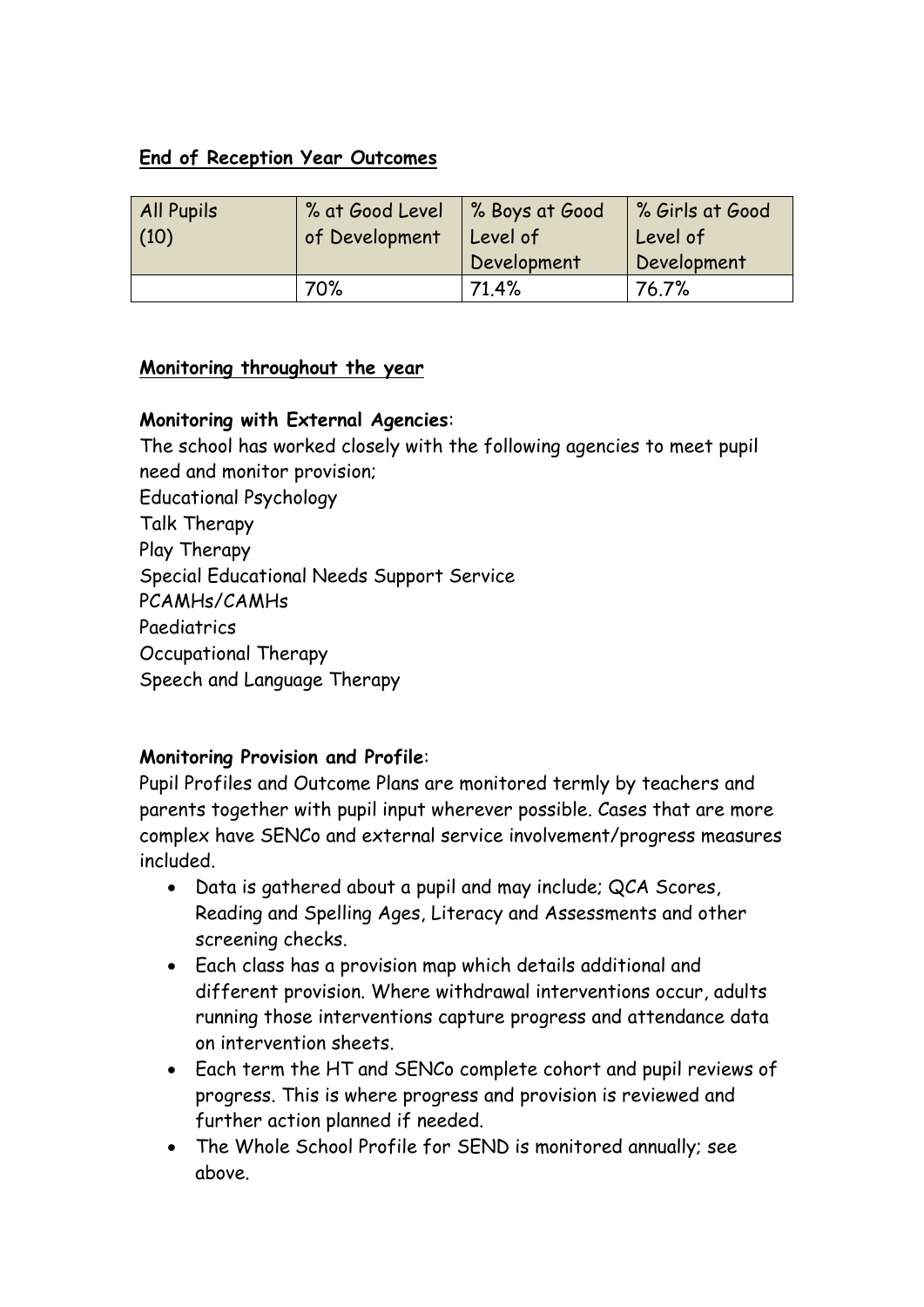# **Staff Training, 2018-2019**

Individual teachers and support staff receive professional input about individual programmes for the children with whom they work; for example, autism training and sensory needs training via SENSS, the SENCo and Speech and Language Therapy input (SENSS) Pupil Specific.

| <b>Action Plan</b>                                                                                                                                                                                                | Progress                                                                                                                                                                                                                                                                                                                                                       |
|-------------------------------------------------------------------------------------------------------------------------------------------------------------------------------------------------------------------|----------------------------------------------------------------------------------------------------------------------------------------------------------------------------------------------------------------------------------------------------------------------------------------------------------------------------------------------------------------|
| Teachers ensure pupil needs analysis is<br>rigorously well documented.<br>Success Criteria:<br>Three identified pupils receive EHCP.                                                                              | This was a discrete body of work around 3<br>pupils with very individual needs. Resulted in<br>significant time spent on collation, working<br>with separate agencies and outcome planning<br>provision for SENCO.<br>Teachers ensure pupil needs analysis<br>is.<br>rigorously well documented.<br>Success Criteria:<br>Three identified pupils receive EHCP. |
| Teachers are ambitious for pupils needs<br>being met through QFT and all withdrawal<br>intervention work is additional, different,<br>measurable, time limited and specific to<br>pupil need.                     | Intervention planning follows careful review;<br>QFT adaptations are a first check and first<br>intervention before withdrawal from<br>standard NC offer is made for close the gap<br>intervention.<br>QFT identifies inclusive good practice and<br>points for improvement.                                                                                   |
|                                                                                                                                                                                                                   | Professional Development cascaded via VB/CT<br>following input from Swalcliffe School has<br>been delivered through staff meetings.                                                                                                                                                                                                                            |
| To ensure pupils with SEND benefit fully<br>from their entitlement to Quality First<br>Teaching in all classes through a range of<br>strategies that may include additional<br>adult support but not exclusively. | Audit of CPD needs reviewed through<br>discussion, observation through learning walk<br>and reviews of progress to date. Feedback to<br>individual staff following lesson observations<br>on differentiation needed to further support<br>pupil engagement, achievement and<br>attainment.                                                                     |
|                                                                                                                                                                                                                   | EP training for TAs/CTs regarding<br>differentiation.<br>Lesson Observations and learning walks.                                                                                                                                                                                                                                                               |

# **SEND Action Plan 2017-2018**